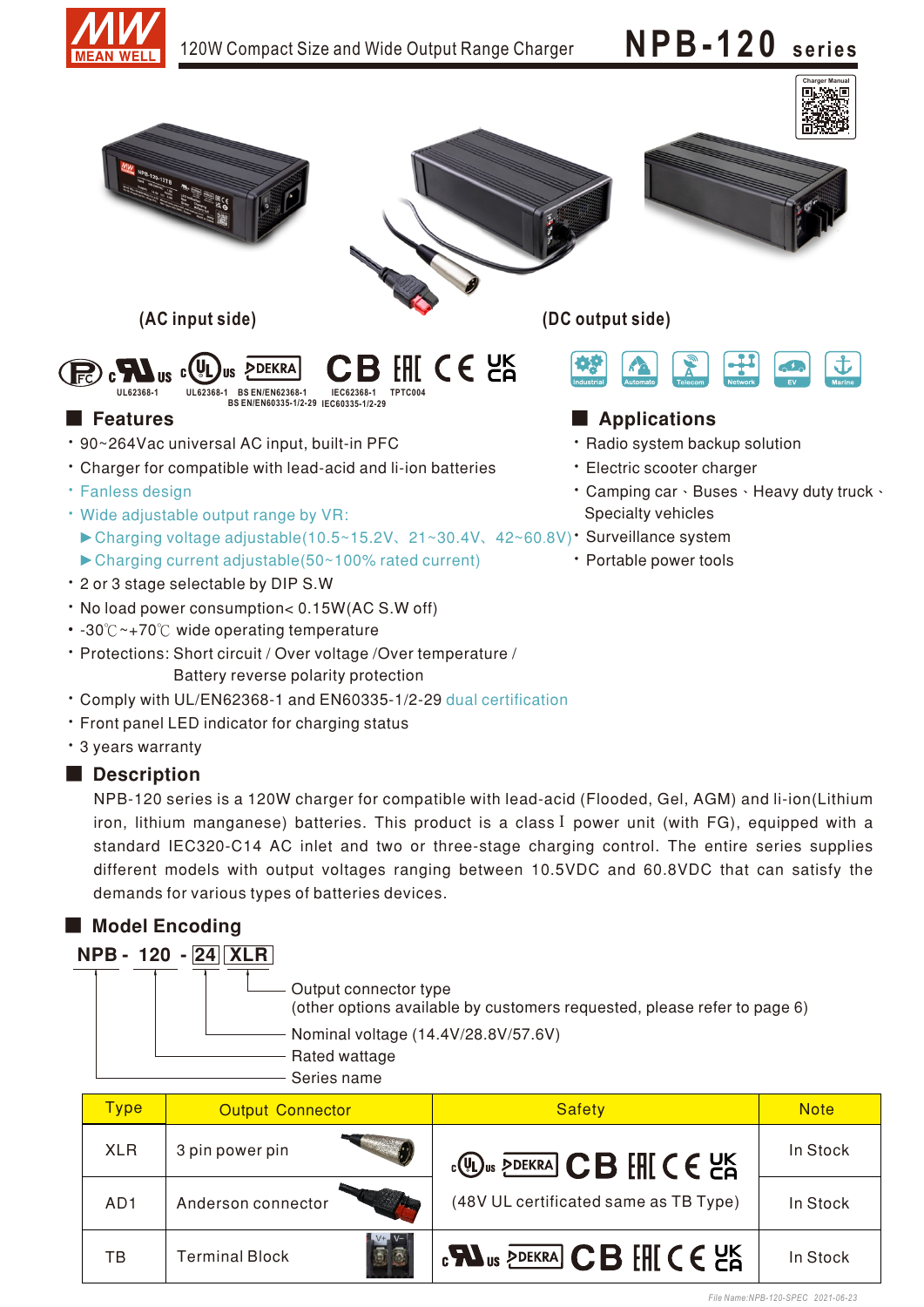

# **SPECIFICATION**

|                     |                                                                                                                                                                                                                                                                                                                                                                                                                                                                                                                                                                                                                                                                                                                                                                                                                                                                                                                                                                                                                                            |                      | NPB-120-12□                                                                                         |                                                                                                                | NPB-120-48□                                                                 |  |  |
|---------------------|--------------------------------------------------------------------------------------------------------------------------------------------------------------------------------------------------------------------------------------------------------------------------------------------------------------------------------------------------------------------------------------------------------------------------------------------------------------------------------------------------------------------------------------------------------------------------------------------------------------------------------------------------------------------------------------------------------------------------------------------------------------------------------------------------------------------------------------------------------------------------------------------------------------------------------------------------------------------------------------------------------------------------------------------|----------------------|-----------------------------------------------------------------------------------------------------|----------------------------------------------------------------------------------------------------------------|-----------------------------------------------------------------------------|--|--|
| <b>MODEL</b>        |                                                                                                                                                                                                                                                                                                                                                                                                                                                                                                                                                                                                                                                                                                                                                                                                                                                                                                                                                                                                                                            |                      |                                                                                                     | $NPB-120-24$                                                                                                   |                                                                             |  |  |
|                     |                                                                                                                                                                                                                                                                                                                                                                                                                                                                                                                                                                                                                                                                                                                                                                                                                                                                                                                                                                                                                                            | $\Box$ =XLR, AD1, TB |                                                                                                     |                                                                                                                |                                                                             |  |  |
|                     | BOOST CHARGE VOLTAGE(Vboost)(default)   14.4V                                                                                                                                                                                                                                                                                                                                                                                                                                                                                                                                                                                                                                                                                                                                                                                                                                                                                                                                                                                              |                      |                                                                                                     | 28.8V                                                                                                          | 57.6V                                                                       |  |  |
| <b>OUTPUT</b>       | FLOAT CHARGE VOLTAGE(Vfloat)(default)   13.8V                                                                                                                                                                                                                                                                                                                                                                                                                                                                                                                                                                                                                                                                                                                                                                                                                                                                                                                                                                                              |                      |                                                                                                     | 27.6V                                                                                                          | 55.2V                                                                       |  |  |
|                     | <b>VOLTAGE ADJUSTABLE RANGE 10.5 ~ 15.2V</b>                                                                                                                                                                                                                                                                                                                                                                                                                                                                                                                                                                                                                                                                                                                                                                                                                                                                                                                                                                                               |                      |                                                                                                     | $21 - 30.4V$                                                                                                   | $42 - 60.8V$                                                                |  |  |
|                     | OUTPUT CURRENT(Typ.) Note.5 6.8A                                                                                                                                                                                                                                                                                                                                                                                                                                                                                                                                                                                                                                                                                                                                                                                                                                                                                                                                                                                                           |                      |                                                                                                     | 4A                                                                                                             | 2A                                                                          |  |  |
|                     | <b>CURRENT ADJUSTABLE RANGE   50% ~ 100%</b>                                                                                                                                                                                                                                                                                                                                                                                                                                                                                                                                                                                                                                                                                                                                                                                                                                                                                                                                                                                               |                      |                                                                                                     |                                                                                                                |                                                                             |  |  |
|                     | <b>MAX. POWER</b>                                                                                                                                                                                                                                                                                                                                                                                                                                                                                                                                                                                                                                                                                                                                                                                                                                                                                                                                                                                                                          |                      | Note.3 103.4W                                                                                       | 121.6W                                                                                                         | 121.6W                                                                      |  |  |
|                     | <b>RECOMMENDED BATTERY</b>                                                                                                                                                                                                                                                                                                                                                                                                                                                                                                                                                                                                                                                                                                                                                                                                                                                                                                                                                                                                                 |                      |                                                                                                     |                                                                                                                |                                                                             |  |  |
|                     | <b>CAPACITY (AMP HOURS) Note.4</b>                                                                                                                                                                                                                                                                                                                                                                                                                                                                                                                                                                                                                                                                                                                                                                                                                                                                                                                                                                                                         |                      | $20 - 90$ AH                                                                                        | $15 \sim 50$ AH                                                                                                | $7 \sim 25$ AH                                                              |  |  |
|                     | <b>VOLTAGE RANGE</b>                                                                                                                                                                                                                                                                                                                                                                                                                                                                                                                                                                                                                                                                                                                                                                                                                                                                                                                                                                                                                       |                      | Note.5 $90 \sim 264$ VAC<br>$127 - 370$ VDC                                                         |                                                                                                                |                                                                             |  |  |
|                     | <b>FREQUENCY RANGE</b>                                                                                                                                                                                                                                                                                                                                                                                                                                                                                                                                                                                                                                                                                                                                                                                                                                                                                                                                                                                                                     |                      | $47 - 63$ Hz                                                                                        |                                                                                                                |                                                                             |  |  |
|                     | <b>POWER FACTOR (Typ.)</b>                                                                                                                                                                                                                                                                                                                                                                                                                                                                                                                                                                                                                                                                                                                                                                                                                                                                                                                                                                                                                 |                      | PF>0.98/115VAC, PF>0.92/230VAC@12V, PF>0.93/230VAC@24/48V at full load                              |                                                                                                                |                                                                             |  |  |
|                     |                                                                                                                                                                                                                                                                                                                                                                                                                                                                                                                                                                                                                                                                                                                                                                                                                                                                                                                                                                                                                                            | <b>XLR</b>           | 86.5%                                                                                               | 89%                                                                                                            | 90.5%                                                                       |  |  |
| <b>INPUT</b>        |                                                                                                                                                                                                                                                                                                                                                                                                                                                                                                                                                                                                                                                                                                                                                                                                                                                                                                                                                                                                                                            |                      |                                                                                                     |                                                                                                                |                                                                             |  |  |
|                     | <b>EFFICIENCY (Typ.)</b>                                                                                                                                                                                                                                                                                                                                                                                                                                                                                                                                                                                                                                                                                                                                                                                                                                                                                                                                                                                                                   | AD <sub>1</sub>      | 86.5%                                                                                               | 89%                                                                                                            | 90.5%                                                                       |  |  |
|                     |                                                                                                                                                                                                                                                                                                                                                                                                                                                                                                                                                                                                                                                                                                                                                                                                                                                                                                                                                                                                                                            | TB                   | 87%                                                                                                 | 89.5%                                                                                                          | 90.5%                                                                       |  |  |
|                     | AC CURRENT (Typ.)                                                                                                                                                                                                                                                                                                                                                                                                                                                                                                                                                                                                                                                                                                                                                                                                                                                                                                                                                                                                                          |                      | 1.5A/115VAC<br>0.8A/230VAC                                                                          |                                                                                                                |                                                                             |  |  |
|                     | <b>INRUSH CURRENT (Typ.)</b>                                                                                                                                                                                                                                                                                                                                                                                                                                                                                                                                                                                                                                                                                                                                                                                                                                                                                                                                                                                                               |                      | COLD START 55A at 230VAC                                                                            |                                                                                                                |                                                                             |  |  |
|                     | <b>SHORT CIRCUIT</b>                                                                                                                                                                                                                                                                                                                                                                                                                                                                                                                                                                                                                                                                                                                                                                                                                                                                                                                                                                                                                       | Note.6               |                                                                                                     | Protection type : Constant current limiting, charger will shutdown after 5 sec, re-power on to recover         |                                                                             |  |  |
|                     | <b>OVER VOLTAGE</b>                                                                                                                                                                                                                                                                                                                                                                                                                                                                                                                                                                                                                                                                                                                                                                                                                                                                                                                                                                                                                        |                      | $16 - 20V$                                                                                          | $32 - 40V$                                                                                                     | $64 - 75V$                                                                  |  |  |
| <b>PROTECTION</b>   |                                                                                                                                                                                                                                                                                                                                                                                                                                                                                                                                                                                                                                                                                                                                                                                                                                                                                                                                                                                                                                            |                      | Protection type: Shut down and latch off o/p voltage, re-power on to recover                        |                                                                                                                |                                                                             |  |  |
|                     | <b>REVERSE POLARITY</b>                                                                                                                                                                                                                                                                                                                                                                                                                                                                                                                                                                                                                                                                                                                                                                                                                                                                                                                                                                                                                    |                      | By internal fuse open                                                                               |                                                                                                                |                                                                             |  |  |
|                     | <b>OVER TEMPERATURE</b>                                                                                                                                                                                                                                                                                                                                                                                                                                                                                                                                                                                                                                                                                                                                                                                                                                                                                                                                                                                                                    |                      | Hiccup mode, recovers automatically after temperature goes down                                     |                                                                                                                |                                                                             |  |  |
|                     | <b>FUNCTION CHARGING CURVE</b>                                                                                                                                                                                                                                                                                                                                                                                                                                                                                                                                                                                                                                                                                                                                                                                                                                                                                                                                                                                                             |                      | 2 or 3 stage adjustable by DIP S.W                                                                  |                                                                                                                |                                                                             |  |  |
|                     | WORKING TEMP.                                                                                                                                                                                                                                                                                                                                                                                                                                                                                                                                                                                                                                                                                                                                                                                                                                                                                                                                                                                                                              |                      | -30~+70°C (Refer to "Derating Curve")                                                               |                                                                                                                |                                                                             |  |  |
|                     | <b>WORKING HUMIDITY</b>                                                                                                                                                                                                                                                                                                                                                                                                                                                                                                                                                                                                                                                                                                                                                                                                                                                                                                                                                                                                                    |                      | 20~95% RH non-condensing                                                                            |                                                                                                                |                                                                             |  |  |
|                     | ENVIRONMENT   STORAGE TEMP., HUMIDITY                                                                                                                                                                                                                                                                                                                                                                                                                                                                                                                                                                                                                                                                                                                                                                                                                                                                                                                                                                                                      |                      | $-40 \sim +85^{\circ}$ C, 10 ~ 95% RH non-condensing                                                |                                                                                                                |                                                                             |  |  |
|                     | <b>TEMP. COEFFICIENT</b>                                                                                                                                                                                                                                                                                                                                                                                                                                                                                                                                                                                                                                                                                                                                                                                                                                                                                                                                                                                                                   |                      | $\pm$ 0.05%/°C (0~45°C)                                                                             |                                                                                                                |                                                                             |  |  |
|                     | VIBRATION                                                                                                                                                                                                                                                                                                                                                                                                                                                                                                                                                                                                                                                                                                                                                                                                                                                                                                                                                                                                                                  |                      | 10~500Hz, 2G 10min./1cycle, 60min. each along X, Y, Z axes                                          |                                                                                                                |                                                                             |  |  |
|                     | <b>SAFETY STANDARDS</b>                                                                                                                                                                                                                                                                                                                                                                                                                                                                                                                                                                                                                                                                                                                                                                                                                                                                                                                                                                                                                    |                      |                                                                                                     | CB IEC62368-1, IEC60335-1/2-29, Dekra BS EN/EN62368-1, BS EN/EN60335-1/2-29, UL62368-1, EAC TP TC 004 approved |                                                                             |  |  |
|                     | WITHSTAND VOLTAGE                                                                                                                                                                                                                                                                                                                                                                                                                                                                                                                                                                                                                                                                                                                                                                                                                                                                                                                                                                                                                          |                      | I/P-O/P:3KVAC I/P-FG:2KVAC O/P-FG:0.5KVAC                                                           |                                                                                                                |                                                                             |  |  |
|                     | <b>ISOLATION RESISTANCE</b>                                                                                                                                                                                                                                                                                                                                                                                                                                                                                                                                                                                                                                                                                                                                                                                                                                                                                                                                                                                                                |                      | I/P-O/P, I/P-FG, O/P-FG:100M Ohms / 500VDC / 25 °C / 70% RH                                         |                                                                                                                |                                                                             |  |  |
|                     |                                                                                                                                                                                                                                                                                                                                                                                                                                                                                                                                                                                                                                                                                                                                                                                                                                                                                                                                                                                                                                            |                      | <b>Parameter</b>                                                                                    | <b>Standard</b>                                                                                                | <b>Test Level / Note</b>                                                    |  |  |
|                     |                                                                                                                                                                                                                                                                                                                                                                                                                                                                                                                                                                                                                                                                                                                                                                                                                                                                                                                                                                                                                                            |                      | Conducted                                                                                           | BS EN/EN55032 (CISPR32), BS EN/EN55014-1                                                                       | Class B                                                                     |  |  |
|                     | <b>EMC EMISSION</b>                                                                                                                                                                                                                                                                                                                                                                                                                                                                                                                                                                                                                                                                                                                                                                                                                                                                                                                                                                                                                        |                      | Radiated                                                                                            | BS EN/EN55032 (CISPR32), BS EN/EN55014-1                                                                       | Class B                                                                     |  |  |
|                     |                                                                                                                                                                                                                                                                                                                                                                                                                                                                                                                                                                                                                                                                                                                                                                                                                                                                                                                                                                                                                                            |                      | <b>Harmonic Current</b>                                                                             | BS EN/EN61000-3-2                                                                                              | Class A                                                                     |  |  |
| <b>SAFETY &amp;</b> |                                                                                                                                                                                                                                                                                                                                                                                                                                                                                                                                                                                                                                                                                                                                                                                                                                                                                                                                                                                                                                            |                      | Voltage Flicker                                                                                     | BS EN/EN61000-3-3                                                                                              |                                                                             |  |  |
| <b>EMC</b>          |                                                                                                                                                                                                                                                                                                                                                                                                                                                                                                                                                                                                                                                                                                                                                                                                                                                                                                                                                                                                                                            |                      | BS EN/EN55014-2,BS EN/EN55024,BS EN/EN55035                                                         |                                                                                                                |                                                                             |  |  |
| (Note 7)            |                                                                                                                                                                                                                                                                                                                                                                                                                                                                                                                                                                                                                                                                                                                                                                                                                                                                                                                                                                                                                                            |                      | Parameter                                                                                           | <b>Standard</b>                                                                                                | <b>Test Level / Note</b>                                                    |  |  |
|                     |                                                                                                                                                                                                                                                                                                                                                                                                                                                                                                                                                                                                                                                                                                                                                                                                                                                                                                                                                                                                                                            |                      | <b>ESD</b>                                                                                          | BS EN/EN61000-4-2                                                                                              | Level 3, 8KV air; Level 2, 4KV contact                                      |  |  |
|                     |                                                                                                                                                                                                                                                                                                                                                                                                                                                                                                                                                                                                                                                                                                                                                                                                                                                                                                                                                                                                                                            |                      | Radiated                                                                                            | BS EN/EN61000-4-3                                                                                              | Level 2, 3V/m                                                               |  |  |
|                     | <b>EMC IMMUNITY</b>                                                                                                                                                                                                                                                                                                                                                                                                                                                                                                                                                                                                                                                                                                                                                                                                                                                                                                                                                                                                                        |                      | EFT / Burst                                                                                         | BS EN/EN61000-4-4                                                                                              | Level 2, 1KV                                                                |  |  |
|                     |                                                                                                                                                                                                                                                                                                                                                                                                                                                                                                                                                                                                                                                                                                                                                                                                                                                                                                                                                                                                                                            |                      | Surge                                                                                               | BS EN/EN61000-4-5                                                                                              | Level 2, 1KV/Line-Line, Level 3, 2KV/Line-Earth                             |  |  |
|                     |                                                                                                                                                                                                                                                                                                                                                                                                                                                                                                                                                                                                                                                                                                                                                                                                                                                                                                                                                                                                                                            |                      | Conducted                                                                                           | BS EN/EN61000-4-6                                                                                              | Level 2, 3Vrms                                                              |  |  |
|                     |                                                                                                                                                                                                                                                                                                                                                                                                                                                                                                                                                                                                                                                                                                                                                                                                                                                                                                                                                                                                                                            |                      | <b>Magnetic Field</b>                                                                               | BS EN/EN61000-4-8                                                                                              | Level 1, 1A/m                                                               |  |  |
|                     |                                                                                                                                                                                                                                                                                                                                                                                                                                                                                                                                                                                                                                                                                                                                                                                                                                                                                                                                                                                                                                            |                      | Voltage Dips and Interruptions                                                                      | BS EN/EN61000-4-11                                                                                             | >95% dip 0.5 periods, 30% dip 25 periods,<br>>95% interruptions 250 periods |  |  |
| <b>OTHERS</b>       | <b>MTBF</b><br><b>DIMENSION</b>                                                                                                                                                                                                                                                                                                                                                                                                                                                                                                                                                                                                                                                                                                                                                                                                                                                                                                                                                                                                            |                      | Telcordia TR/SR-332 (Bellcore); 225.8K hrs min.<br>MIL-HDBK-217F $(25^{\circ}C)$<br>631.8K hrs min. |                                                                                                                |                                                                             |  |  |
|                     | <b>PACKING</b>                                                                                                                                                                                                                                                                                                                                                                                                                                                                                                                                                                                                                                                                                                                                                                                                                                                                                                                                                                                                                             |                      | 180*96*49mm (L*W*H)<br>1.3Kg; 10pcs/ 14Kg / 1.13CUFT                                                |                                                                                                                |                                                                             |  |  |
| <b>NOTE</b>         | 1. Modification for charger specification may be required for different battery specification. Please contact battery vendor and MEAN WELL for details.<br>2. All parameters NOT specially mentioned are measured at 230VAC input, rated load and $25^{\circ}$ of ambient temperature.<br>3. Refer to derating curve.<br>4. This is MEAN WELL's suggested range. Please consult your battery manufacturer for their suggestions about maximum charging current limitation.<br>5. Derating may be needed under low input voltages. Please check the derating curve for more details.<br>6. This protection mechanism is specified for the case the short circuit occurs after the charger is turned on.<br>7. The charger is considered a component which will be installed into a final equipment. The final equipment must be re-confirmed that it still meets EMC<br>directives. For guidance on how to perform these EMC tests, please refer to "EMI testing of component power supplies."<br>(as available on http://www.meanwell.com) |                      |                                                                                                     |                                                                                                                |                                                                             |  |  |
|                     | X Product Liability Disclaimer: For detailed information, please refer to https://www.meanwell.com/serviceDisclaimer.aspx                                                                                                                                                                                                                                                                                                                                                                                                                                                                                                                                                                                                                                                                                                                                                                                                                                                                                                                  |                      |                                                                                                     |                                                                                                                |                                                                             |  |  |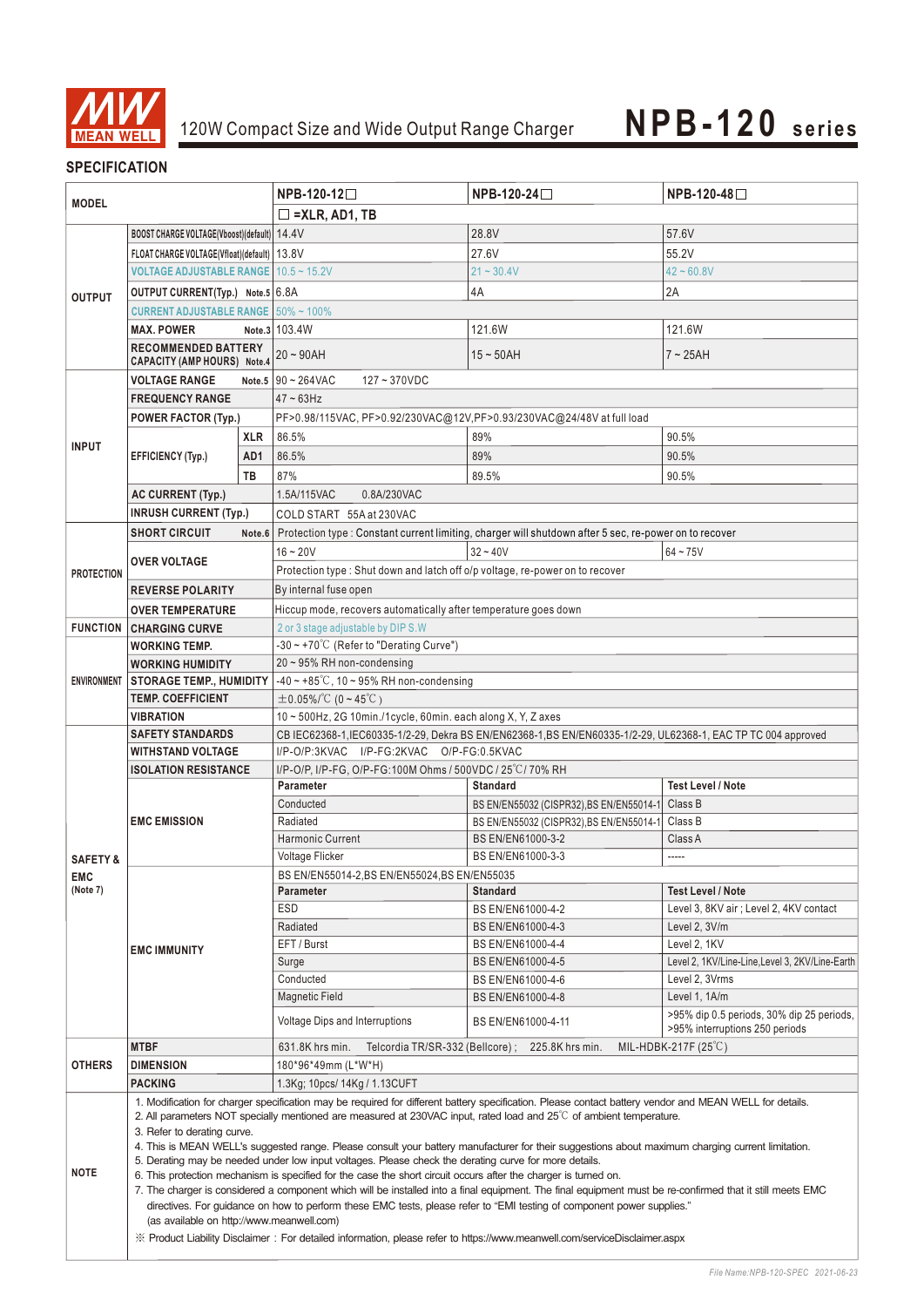

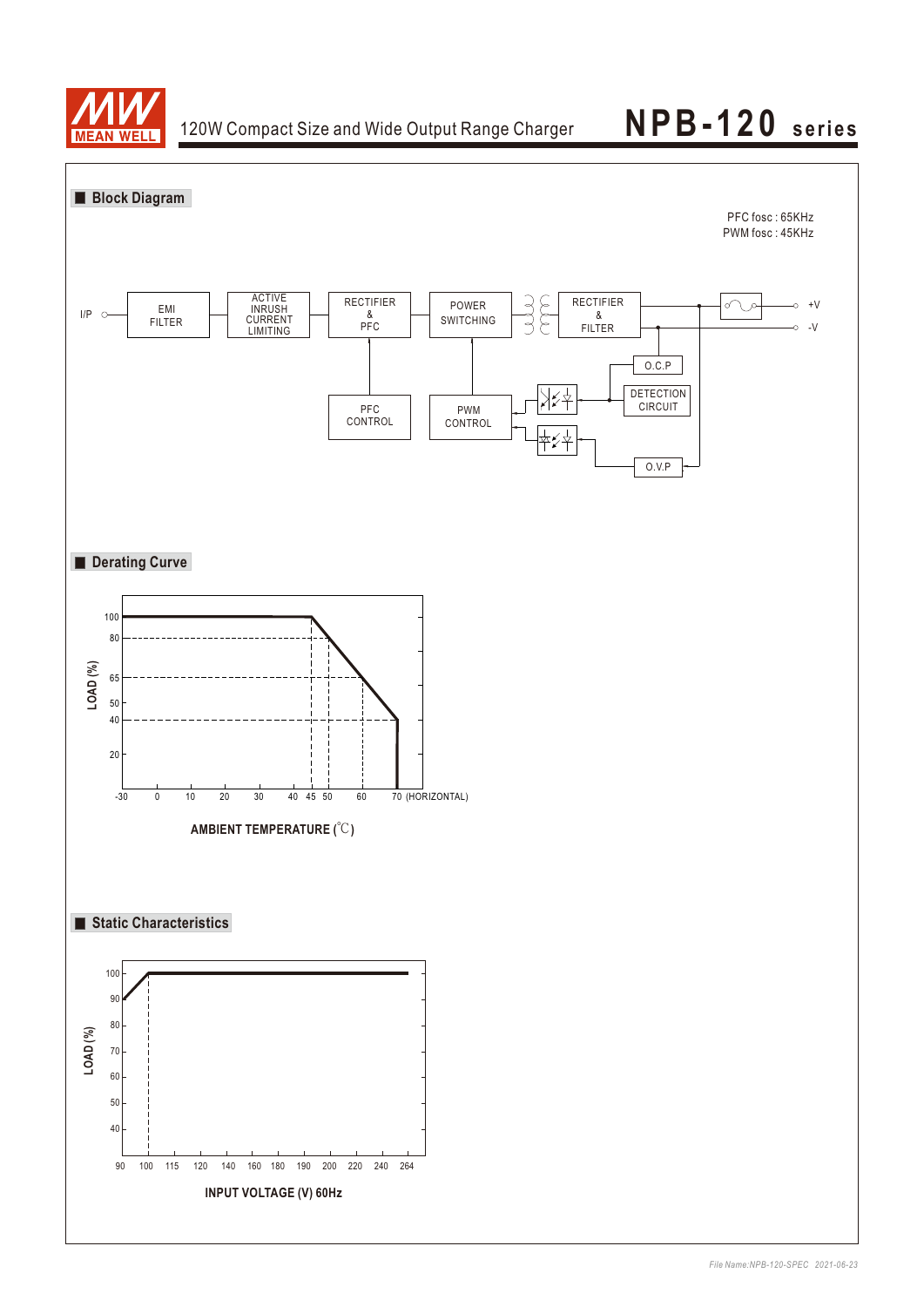

### **Function Manual**

### **1.Charging Curve**

### **1-1 2 or 3 stage selectable by DIP S.W**

※ This series provides 2 or 3 stage charging curve.(Default 3 stage)



### **1-2 Charging Curve by DIP S.W**

<sup>◎ 2</sup> stage charging curve ● ◎ 3 stage charging curve



| l State               | NPB-120-12 | NPB-120-24 | NPB-120-48 |
|-----------------------|------------|------------|------------|
| l Constant<br>Current | 6.8A       | 4Α         | 2A         |
| Vfloat                | 13.8V      | 27.6V      | 55.2V      |



| State                   | NPB-120-12 | NPB-120-24 | NPB-120-48 |
|-------------------------|------------|------------|------------|
| l Constant<br>  Current | 6.8A       | 4A         | 2A         |
| Vboost                  | 14.4V      | 28.8V      | 57.6V      |
| Vfloat                  | 13.8V      | 27.6V      | 55.2V      |

◎ 2 stage charging cure is suitable for Li-ion batteries(lithium iron and lithium manganese), 3 stage charging cure is suitable for lead-acid batteries (flooded ,Gel and AGM).

### **2.Charging voltage adjustable by VR**

| Model                           | NPB-120-12 | NPB-120-24 <sup>-</sup> | $NPB-120-48$ |  |
|---------------------------------|------------|-------------------------|--------------|--|
| Output voltage adjustable range | 10.5~15.2V | $21 - 30.4V$            | $42 - 60.8V$ |  |

#### **3.Charging current adjustable by VR**

| Model                           | $NPB-120-12$ | NPB-120-24□ | NPB-120-48 <b>୮</b> . |
|---------------------------------|--------------|-------------|-----------------------|
| Output current adjustable range | $3.4 - 6.8A$ | ?~4A        | 1~2A                  |

### **4. Front panel LED indicators & Corresponding signal at function pins**

| - FD               | Description                     |
|--------------------|---------------------------------|
| $\bullet$ Green    | Float (stage 3) or Battery full |
| $\blacksquare$ Red | Charging (stage 1 or stage 2)   |



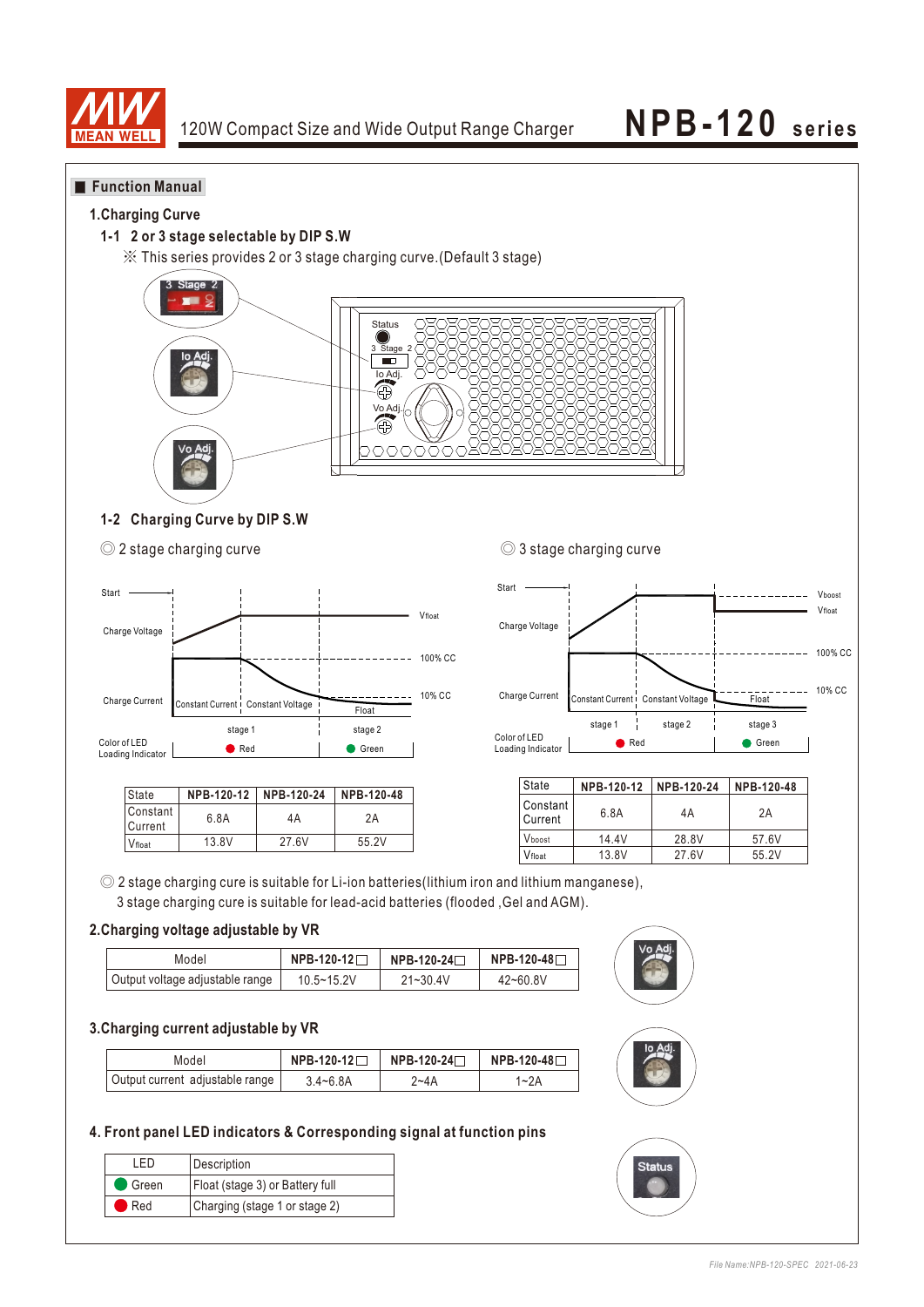